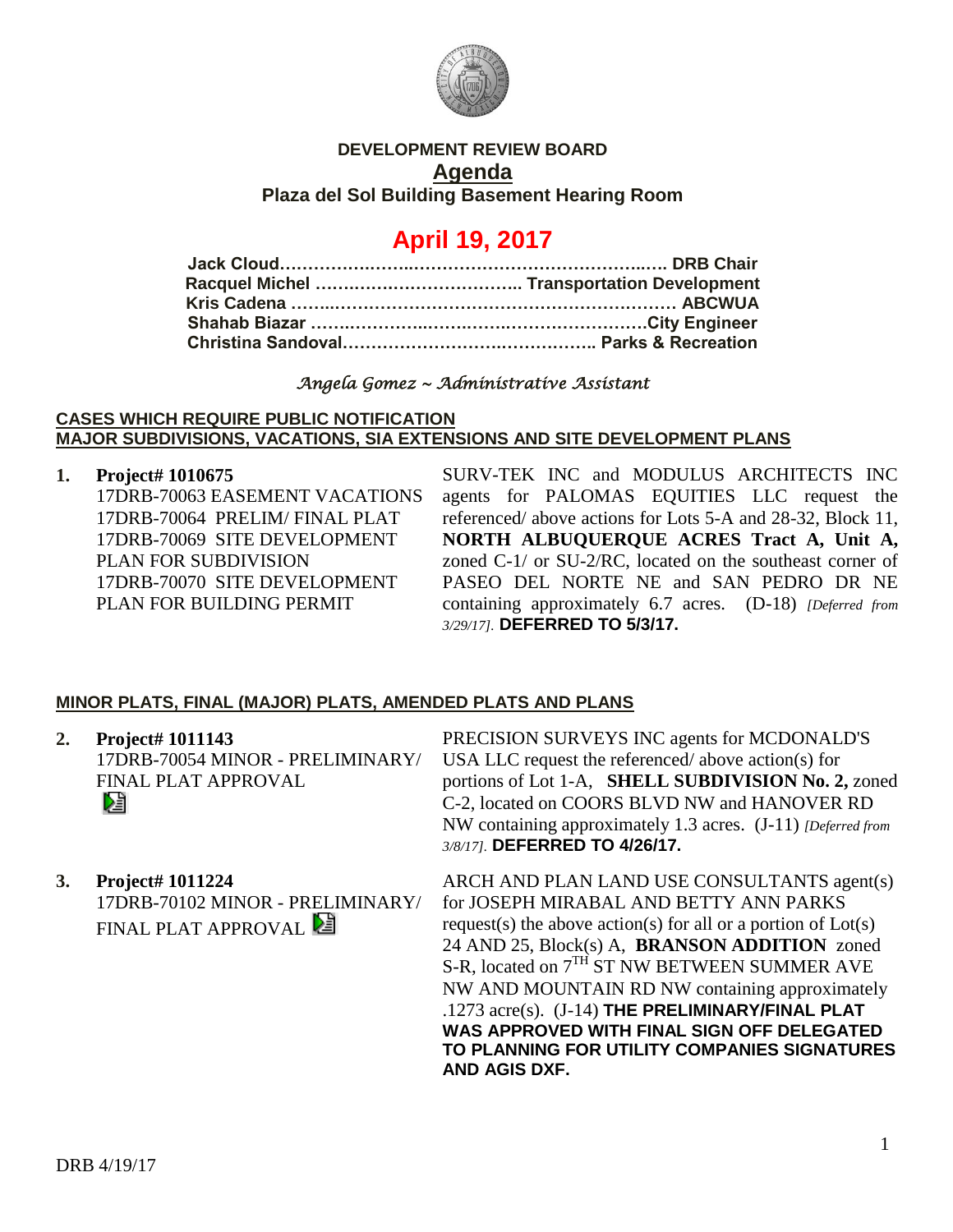**4. Project# 1008979** 17DRB-70108 MINOR - PRELIMINARY/ FINAL PLAT APPROVAL

**5. Project# 1010378** 17DRB-70107 AMENDMENT TO PRELIMINARY PLAT

**6. Project# 1001695** 16DRB-70416 MINOR - FINAL PLAT APPROVAL<sup>2</sup>

**7. Project# 1002739** 17DRB-70104 PRELIM/ FINAL PLAT 17DRB-70105 EXT OF MAJOR PRELIMINARY PLAT 17DRB-70106 AMENDMENT TO PRELIMINARY PLAT

RIO GRANDE ENGINEERING agent(s) for TOWNES FAMILY ENTERPRISES, LLP request(s) the above action(s) for all or a portion of Lot(s) 8A, Block(s) 53, **NM TOWN COMPANY ORIGINAL TOWNSITE** zoned SU-2 DNA OR, located on TIJERAS BETWEEN 8TH ST AND 9TH ST containing approximately .318 acre(s). (J-14) **THE PRELIMINARY/FINAL PLAT WAS APPROVED WITH FINAL SIGN OFF DELEGATED TO PLANNING FOR UTILITY COMPANIES SIGNATURES AND AGIS DXF.**

RIO GRANDE ENGINEERING agent(s) for SCOTT ASHCRAFT request(s) the above action(s) for Lot(s) 10A AND 10B, Block(s) A, **CANDELARIA PLAZA ADDITION** zoned RA2, located on SAN ISIDRO NW BETWEEN CANDELARIA NW AND GRIEGOS NW containing approximately .79 acre(s). (G-13) **THE AMENDED INFRASTRUCTURE LIST DATED 4/19/17 WAS APPROVED. THIS AMENDMENT DOES NOT EXTEND THE EXPIRATION DATE OF THE ALREADY APPROVED PRELIMINARY PLAT.**

NAZISH LLC agent(s) for RIROZ & JABEEN VAGH request(s) the above action(s) for all or a portion of  $Lot(s)$ 31 & 32, Block(s) 4, **NORTH ALBUQUERQUE ACRES Unit(s) 3,** located on 7001 SIGNAL AVE NE containing approximately 1.5 acre(s). (C-19) *[Deferred from 11/30/16, 12/14/17]* **THE FINAL PLAT WAS APROVED WITH FINAL SIGN-OFF DELEGATED TO TRANSPORTATION FOR COMMENTS AND TO PLANNING FOR VERIFICATION OF RIGHT-OF-WAY.**

MARK GOODWIN AND ASSOCIATES, P.A. agent(s) for KB HOME NEW MEXICO request(s) the above action(s) for Tract(s) A-1, **ANDERSON HEIGHTS Unit(s) 4,** zoned R-LT/R-D, located on COLOBEL AVE BETWEEN IRONSTONE ST AND PITACHE PLACE containing approximately 54.3701 acre(s). (N-8) **THE PRELIMINARY/ FINAL PLAT WAS APPROVED WITH FINAL SIGN OFF DELEGATED TO PLANNING FOR AGIS DXF. A ONE-YEAR EXTENSION OF THE PRELIMINARY PLAT WAS APPROVED. WITH THE EXTENSION OF THE PRELIMINARY PLAT, THE AMENDED PRELIMINARY PLAT WAS APPROVED. THIS AMENDMENT DOES NOT EXTEND THE EXPIRATION DATE OF THE ALREADY APPROVED PRELIMINARY PLAT.**